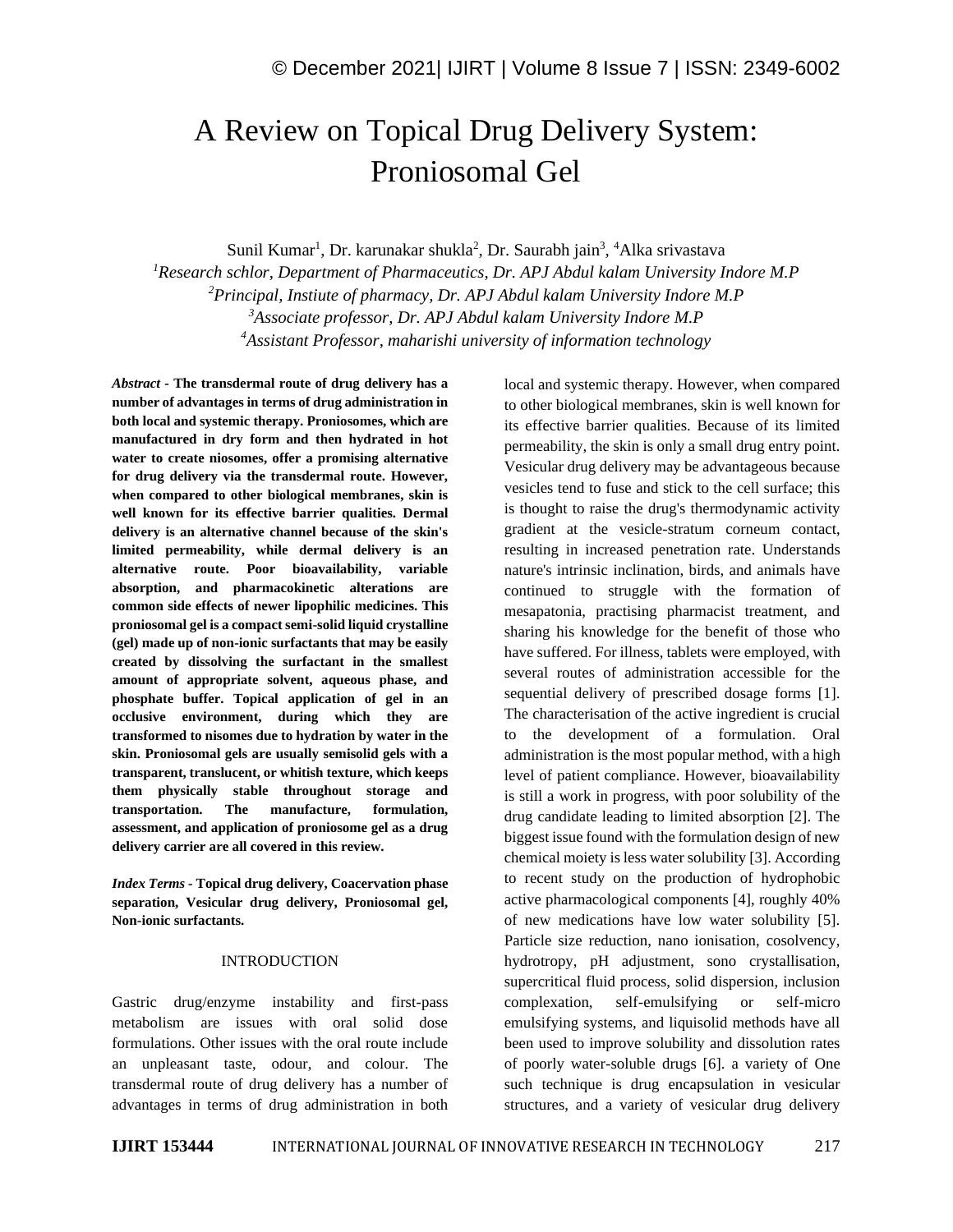systems, such as liposomes, niosomes, transfersomes, and pharmacosomes, have been created [7]. Transdermal dose forms are gaining popularity as an alternative to traditional dosage formulations due to their unique benefits. Improved bioavailability, regulated absorption, extra consistent plasma levels, painless application with less side effects [8]. However, the advantages of the transdermal route are offset by the shortcomings of their formulations, such as ointments, creams, and lotions, which have a number of drawbacks, including sticky texture, poor spreadability, and concerns regarding stability.

Because of its simplicity and accessibility, topical administration is the most popular method for delivering medicinal substances locally. Vesicular drug delivery systems are a revolutionary way to improve the bioavailability of the encapsulated medicine while offering more benefits than traditional dose forms. Liposomes were the first in this sort of delivery system, however they were not very effective due to a number of flaws [10].

The goal of creating a therapeutic system is to achieve an optimal concentration of a medicine at its site of action for a reasonable amount of time [9]. Niosomes, also known as non-ionic surfactant vesicles, are a microscopic lamellar structure in aqueous fluids that consists of spherical, uni- or multi-lamellar, and polyhedral vesicles with sizes ranging from 10–1000 nm [11]. Butnoisomes have physicochemical stability issues when storing dispersion, such as aggregation, fusion, drug leakage, or hydrolysis of the active chemicals, which raises questions about their use [12]. By retaining the physical and chemical integrity of vesicles, proniosomes were manufactured as a dry powder for reconstitution before use [13]. Proniosomes were created as gel-like concentrated niosomes suited for topical use for transdermal administration [14]. Proniosomes are a semisolid, liquid crystal (gel) result of a nonionic surfactant that transforms to niosomes when hydrated [15,16]. When proniosomes are placed to the skin surface, they change into niosomes as a result of the skin's moisture, creating an occlusive situation and the potential for medication delivery via the transdermal route.

# FORMULATION INGREDIENTS

Phospholipids and non-ionic surfactants in proniosomes can operate as penetration enhancers, since some phospholipids have been shown to be able to fluidize and diffuse through the stratum corneum lipid bilayers [17], whilst cholesterol gives the vesicles stability and permeability.

## Surfactants

Non-ionic surfactants were primarily associated with the production of proniosomal gel. Solubilizers, wetting agents, emulsifiers, and permeability enhancers are all used [18]. Based on the hydrophilelipophile balance (HLB) values of the available surfactants, which are principally divided into w/o emulsifying agent (HLB 3–8) and o/w emulsifying agent (HLB 8–16) [19], an HLB value of  $4-8$  would usually result in vesicles with high compatibility. Table 1 [20] lists the most frequent nonionic amphiphiles utilised in proniosome formulations.

## Cholesterol

It is an important component in the design of proniosomes that offers the vesicles stability and penetrability. The amount of cholesterol entrapped determines the entrapment efficiency (EE). Cholesterol may aid bilayer construction; vesicles cannot be formed without cholesterol, and larger cholesterol contents reduce the time necessary for niosome assembly. It avoids accumulation by including molecules that stabilise the system, preventing the formation of an aggregate due to repulsive steric or electrostatic interactions [23].

# Lecithin

- Mostly utilised as membrane stabilisers are two types of lecithin: soya lecithin and egg lecithin [21]. Soya lecithin is derived from soya beans, while egg lecithin is derived from egg yolk. The following materials were used in the project.
- Soya lecithin.
- L- $\alpha$ -egg phosphatidyl choline.
- 1-2-dimyristoyl-snglycero-3-phosphocholine.
- 1-2-distearoyl-snglycero-3phosphocholine.
- Dipalmitoylphosphatidylcholine [22].

## Carrier material

a. The inclusion of maltodextrin in the creation of proniosomes allowed for greater flexibility in the ratio of surfactant and other components that might be used [25]. Furthermore, it improves the surface area, resulting in more efficient loading. The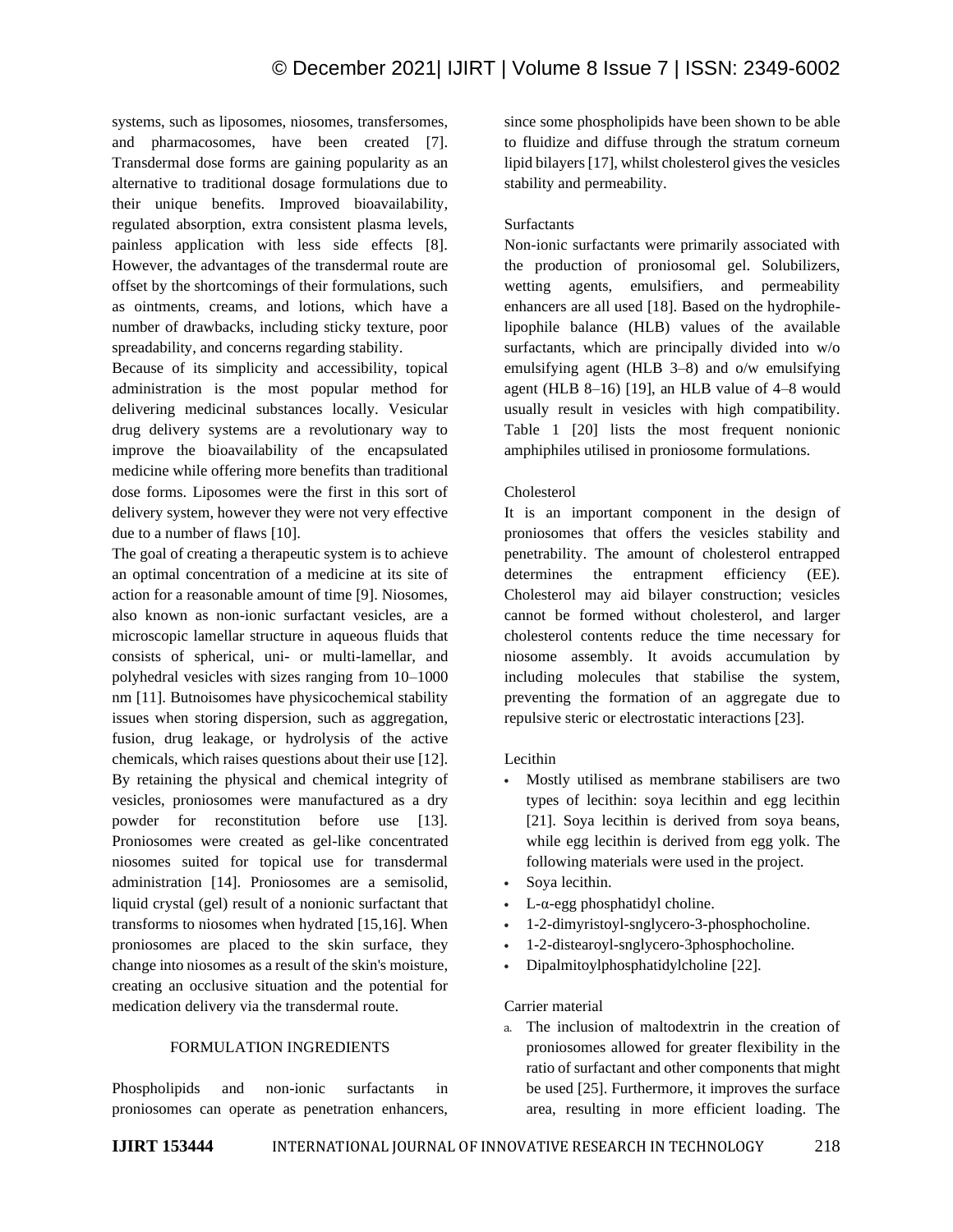carriers should be non-toxic, free-flowing, and have a low solubility in the loaded mixed solution but a high solubility in water for easy hydration. Sorbitol, mannitol, glucose, lactose, and sucrose stearate are commonly used carriers [15]; commonly used carriers are listed below [26].

- b. Maltodextrin.
- c. Sorbitol.
- d. Spray dried lactose.
- e. Glucose monohydrate.
- f. Lactose monohydrate.
- g. Sucrose stearate

## Solvent and aqueous phase

Alcohol has a significant impact on the size of vesicles and the rate of drug absorption in a proniosomal formulation. Ethanol,propanol, butanol, isopropanol, isopropanol, isopropanol, The aqueous phase in the preparation of proniosomes is phosphate buffer 7.4, 0.1 percent glycerol, and hot water [24].

## Drug

The drug selection criteria could be based on the following assumptions.

- 1. The low aqueous solubility of drugs.
- 2. High dosage frequency of drugs.
- 3. Short half-life.
- 4. Controlled drug delivery suitable drugs.
- 5. Drugs are having more adverse effects [27].

## Advantages

Unlike other vesicular systems, proniosomes were simple to create and did not require particular storage conditions [28].

- Exhibits a high EE.
- They have the ability to transport both hydrophilic and hydrophobic medicines.
- Drug targeting for controlled release is widely employed
- Handling, storage, and transportation are all simple.

## Classification of proniosomes

In general, proniosomes were divided into the following types [29].

- Semi-solid liquid crystal gel.
- Dry granular powder Fig. 1.

Methods of preparation of proniosomal gel

- Coacervation phase separation.
- Slow spray coating method.
- Slurry method.

# Coacervation phase separation

Proniosomal formulae were made according to a method described by Alsarra et al. [30] with minor changes, employing various non-ionic surfactants, lecithin, and cholesterol. In a clean and dry widemouth glass tube, appropriate amounts of proniosomal components mixed with the medication were mixed with 2.5 ml of absolute ethanol. After thoroughly mixing all of the materials, the open end of the glass tube was sealed with a lid to prevent solvent loss and warmed in a water bath at 65 3°C for 5 minutes, until the surfactants were completely dissolved. Then, 1.6 mL of pH 7.4 phosphate buffer was added, and the water bath was heated for another 2 minutes until a clear solution was obtained. The dispersion was allowed to cool to ambient temperature before being transformed to a proniosomal gel [31,32].

## Slurry method

carrier material to a 250-ml flask and the entire volume of surfactant solution was added the flask to form the slurry. If the surfactant solution volume is less, then additional organic solvent can get slurry. The flask was attached to a rotary evaporator was applied until the free flowing. The flask was removed from the evaporator and kept under vacuum overnight. The proniosome powder was stored in sealed containers at 4°C. The time required to produce proniosomes is independent of the ratio of surfactant solution to the carrier material and appears to be scalable [25].

## Slow spray - coating method

This approach includes spraying surfactant in an organic solvent onto carrier material and then evaporating the solvent to make proniosomes. Because the carrier is soluble in the organic solvent, the operation is repeated until the desired result is obtained. The surfactant coating on the carrier is very thin, and as the carrier dissolves, the hydration of this coating permits multilamellar to form [36,37]. The generated noise is quite comparable to that produced by traditional methods, with a more uniform size distribution. This formulation is thought to provide hydrolysis for hydrophobic drug formulation [38].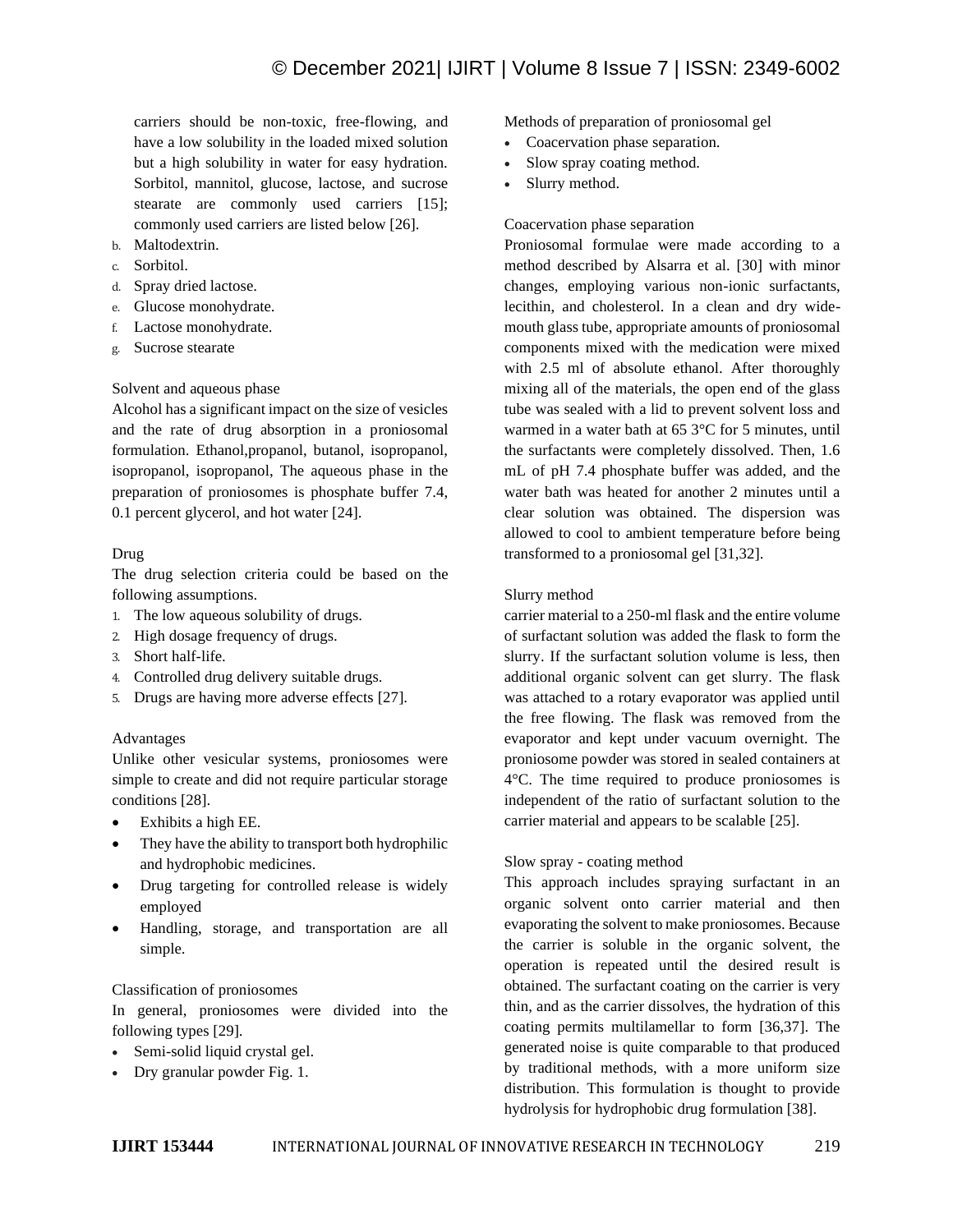# EVALUATION OF PRONIOSOMES

#### Percentage Entrapment Efficiency

Proniosomal gel (0.2 g) was reconstituted in a glass tube with 10 ml of pH 7.4 phosphate buffer. The aqueous suspension was sonicated for 30 minutes in a sonicator bath. By centrifuging at 9000 rpm for 45 minutes at 4°C, the naproxen-containing niosomes were separated from the untrapped substance. The medication concentration in the resultant solution was determined using an ultraviolet (UV) spectrophotometer set to a certain wavelength. The following equation was used to compute the percentage of medication encapsulation:

 $EE%=[(Ct–Cf)/Ct]\times100.$ 

Where Ct is the concentration of a total drug and Cf is the concentration of a free drug [15,39].

## Vesicle size and zeta potential analysis

The mean vesicle size, size distribution, and zeta potential were determined using a Dynamic Light Scattering technique by Malvern- Zetasizer (Nano ZS90). In a glass tube, 0.2 g proniosome gel was diluted with 10 ml of pH 7.4 phosphate buffer. The vesicle measurements were done at a temperature of  $25\pm0.5$ °C. The polydispersity index (PI) was determined as a measure of homogeneity. PI is obtained as:

PI=(SD/vesicle size).

Small values of PI  $( $0.1$ ) indicate a homogeneous$ population, while PI values >0.3 indicate high heterogeneity [40].

#### MICROSCOPICAL EXAMINATION

#### Optical microscope

A few drops of the generated niosomal dispersion were distributed on a glass slide and analysed for the presence of insoluble drug crystals using an ordinary light microscope with various magnification levels (10 and 40). A digital camera was used to take photomicrographs [40].

## Scanning electron microscopy (SEM)

SEM was used to examine the form, surface features, and size of the proniosomes. The morphological differences in shape and surface properties of the formed proniosome derived noisome of formulae with varying cholesterol contents were investigated using a scanning electron microscope in an attempt to highlight the role of cholesterol in vesicle formation. 0.2 g proniosome gel was diluted with 10 ml pH 7.4 phosphate buffer in a glass tube; the dispersion was sprinkled and fixed on a SEM holder with doublesided adhesive tape; the dispersion was coated with a layer of gold of 150 for 2 min using a Sputter Coater (Edwards, S-150A, England) working in a vacuum of  $(3101$  atm) of Argon gas [41].

#### DSC

Taking thermal parameters into account, this method aids in the investigation of probable interactions between medication and vesicle constituents. Differential scanning colorimetry (DSC) with a diamond (DSC) was used to assess the thermal characteristics of the pure medication and the formulation. The analysis was carried out at a rate of 50°C min-1 throughout a temperature range of 50°C to 200°C with a nitrogen flow rate of 25 ml/min. DSC analysis was performed on samples of 4 mg of each drug, surfactants, empty and drug-loaded proniosomes-derived niosomes, and samples of 4 mg of each drug, surfactants, and empty and drug-loaded proniosomes-derived niosomes. The weighed sample was then heated at a rate of 10°C/min from ambient temperature to 300°C [42].

Fourier transforms infrared spectroscopy (FTIR) Drug powder was compressed into a pellet along with KBr using a hydraulic press. The IR spectrum of drug and final optimized formulations were recorded in the wavenumber region of 4000– 400 cmˉ1 on FTIR [42].

## *IN VITRO* RELEASE

The vertical glass Franz diffusion cells with a diffusional surface area of 1.13 cm2 and a receptor compartment of 10 ml capacity were used in the release investigation [43]. Before cutting into sufficient pieces, the cellulose dialysis membrane was soaked in distilled water overnight. This soaking was done to ensure that the membrane was completely swollen and that the pore diameter remained consistent during the experiment. After that, the membrane was placed between the donor and receptor compartments, and the receptor compartment was filled with pH 7.4 phosphate buffer.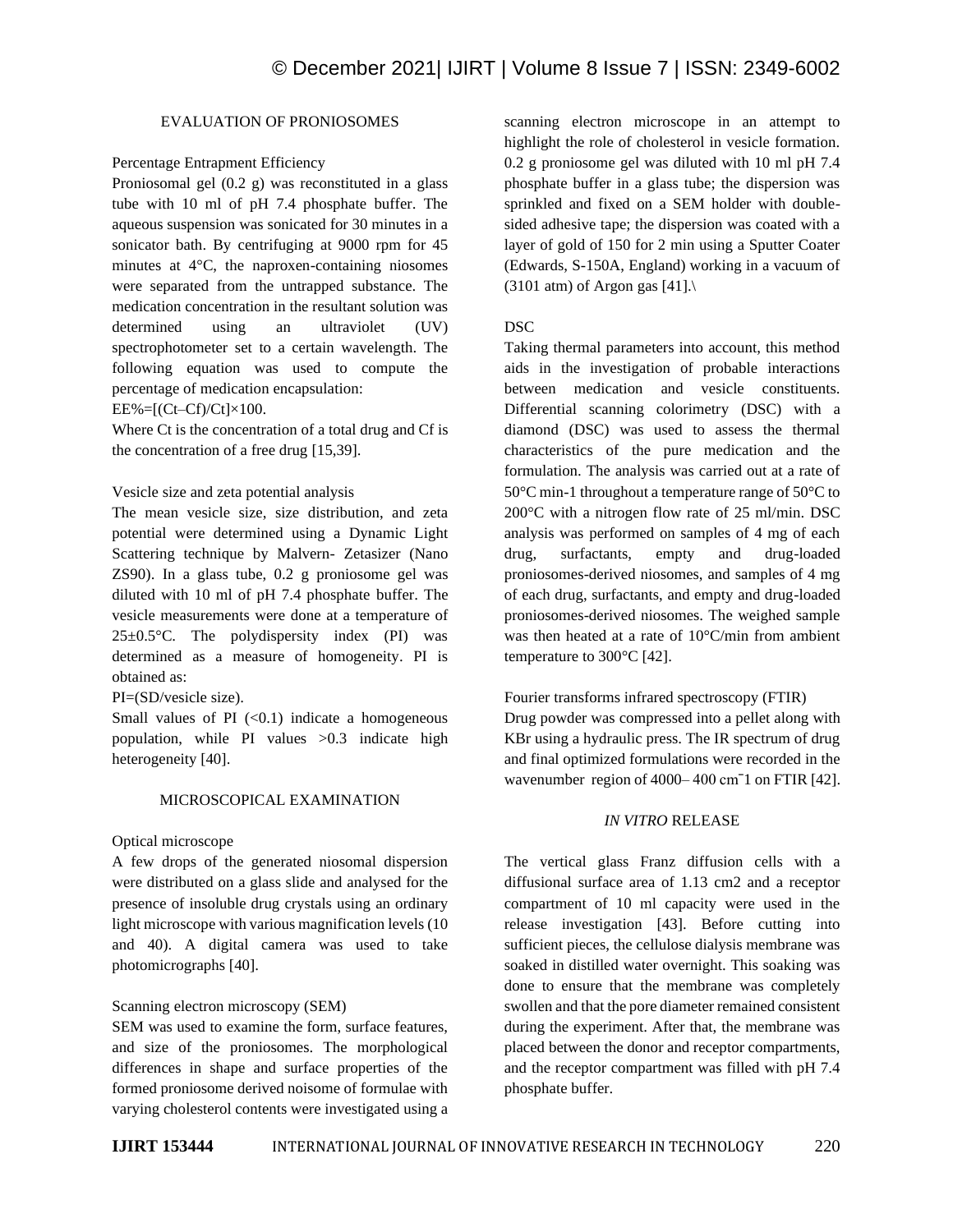The diffusion cells were incubated into a thermostatically controlled circulator water bath. The temperature of the receptor compartment was maintained at 37±0.5°C, and the receiver medium was continuously stirred to prevent any boundary layer effects. Weight amount of proniosomal gels were loaded into the donor compartments; then it was covered with an aluminum foil to prevent evaporation. At predetermined time intervals, namely 1, 2, 3, 4, 6, 8, 12, 18, and 24 h, samples of 1 ml were taken from the receptor compartment and replaced immediately by fresh buffer solution; to maintain the "sink" conditions constantly and a constant volume as well. The samples were then assayed spectrophotometrically.

All of the release tests were carried out in triplicate. The time was plotted against the cumulative percentage drug release. The kinetic treatment of the collected release data was done using the zero, first, Hixson Crowell, and Higuchi diffusion models. In each case, the correlation coefficient (r) and the order of release pattern were established.

# RATE OF SPONTANEITY (HYDRATION)

The number of niosomes generated after 15 minutes of hydration of proniosomes is referred to as the spontaneity of niosome creation [44]. Proniosomal gel (10 mg) was evenly distributed in the bottom of a tiny, stoppered glass tube. 1 mL of pH 7.4 phosphate buffer was added to the test tube's walls and set aside without being agitated. A drop of hydrated material was removed after 15 minutes and placed in Neubauer's chamber to count the quantity of niosomes eluted from a proniosomal gel.

# PHYSICAL STABILITY

The change in EE after storage was used to detect vesicle aggregation or fusion as a function of temperature [45]. The vesicles were preserved for three months in glass vials at ambient temperature (37 $\degree$ C) or in the refrigerator (4–8 $\degree$ C). In an improved formulation, the retention of entrapped medication and the mean particle size were assessed after preparation and subsequently after 1, 2, and 3 months of storage. The samples were also examined under an optical microscope at the end of each month for any signs of drug crystallisation. The stability of a formulation was determined by its capacity to maintain its original EE for a period of three months. At each time interval, a stable formulation was defined as one with a high EE  $($ >60%) and a high drug retention value (>90%). Drug retained in proniosomes=(Entrapped drug after storage/ entrapped drug before storage) ×100. Concise evidence of published proniosomal gel formulations and its influence on pharmacology

# CONCLUSION AND FUTURE PROSPECT

Proniosomal gel has a variety of ingredients, and selecting them necessitates understanding of their qualities, which differ from one another. Surfactant, lecithin, cholesterol, and the function of manufacturing method have distinct advantages that influence the quality of the final formulation. Thus, the development of a stable proniosomal gel is solely dependent on the appropriate ingredients and methodology used in the preparation of the proniosomal gel. The proniosomal gel preparation is more comfortable, stable, and widely used in drug targeting for controlled release of both hydrophilic and hydrophobic drugs. Proniosomes' gel characteristic allows for improved skin penetration and physicochemical qualities. Because cholesterol provides stability and permeability to the vesicles by preventing aggregation, fusion, drug leakage, and hydrolysis of the active chemicals, proniosomal gel formulations are a promising new transdermal dosage form for treating dermatological and other systemic skin conditions. Proniosomal gel is applied topically to treat the condition.

# AUTHORS' CONTRIBUTION

Data collecting, information, writing, and critical evaluation were all equally important in the development of the document's structure.

# CONFLICTS OF INTEREST

There are no conflicts of interest declared by the authors.

## REFERENCES

[1] Biju SS, Talegaonkar S, Mishra PR, Khar RK. A review on vesicular systems. *Indian J Pharm Sci, 2006;68:*pp141-53*.*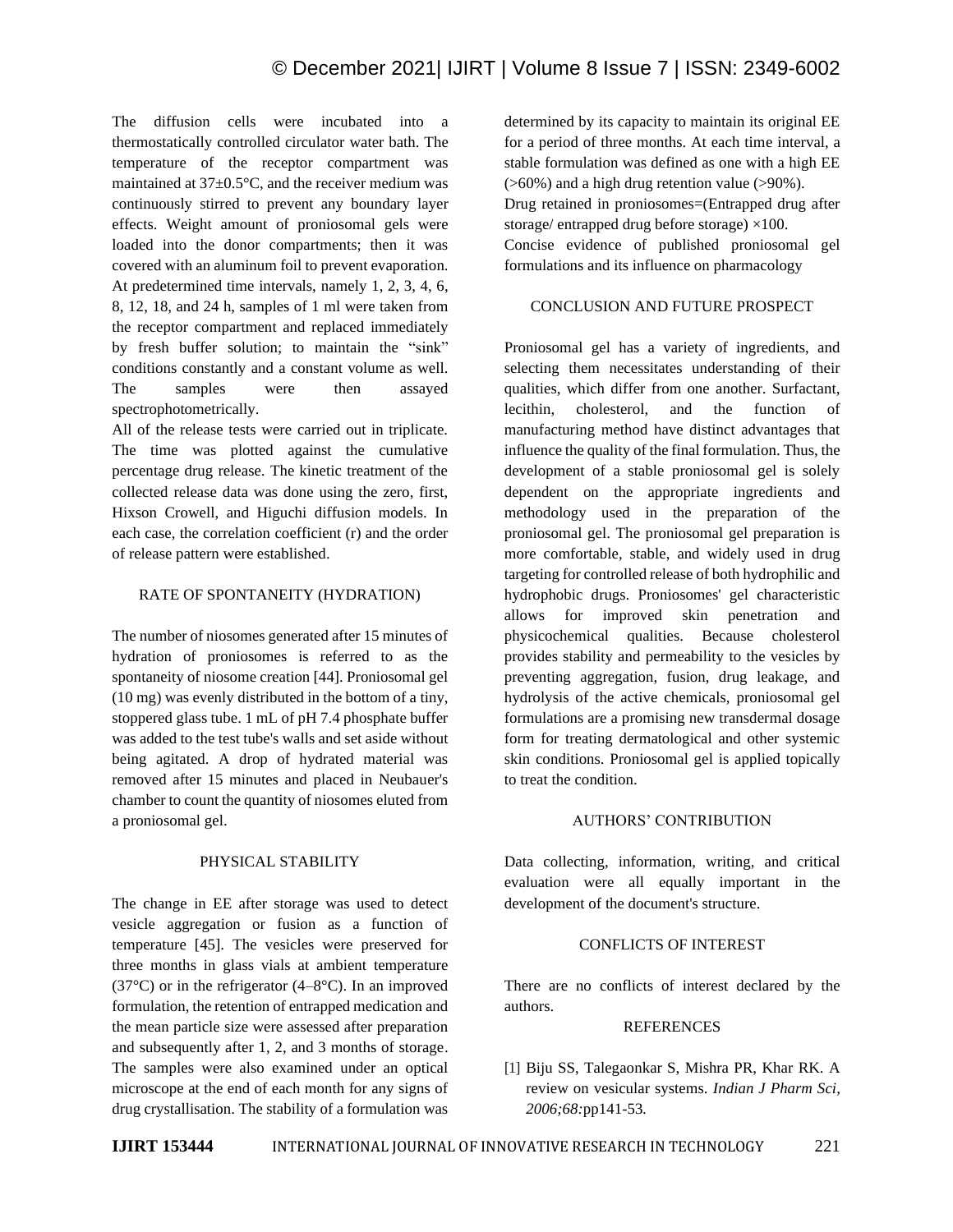- [2] Ghulaxe C, Verma R. A review on transdermal drug delivery system. *Pharm Innov,* 2015; 4:pp37- 43.
- [3] Singh Malik D, Mital N, Kaur G. Topical drug delivery systems: A patent review. *Expert Opin Ther Pat,* 2016;26:pp213-28.
- [4] Khan R, Irchhaiya R. Noisome a potential tool for novel drug delivery. *J Pharm Investig,* 2016;46:pp195-204.
- [5] Saini V, Bala NM, Jhawat V, Kamboj S. Vesicular drug delivery systems: A novel approach for drug targeting*. Int J Drug Deliv*, 2013;5:pp121-30.
- [6] Abdelkader H, Alani AW, Alany RG. Recent advances in non- ionic surfactant vesicles (niosomes): Self-assembly, fabrication, characterization, drug delivery applications and limitations. *Drug Deliv,* 2014;21:pp87-100.
- [7] Hu C, Rhodes DG. Proniosomes: A novel drug carrier preparation. I*nt J Pharm,* 1999;185:pp23- 35.
- [8] Gupta A, Prajapati SK, Balamurugan M, Singh M, Bhatia D. Design and development of a proniosomal transdermal drug delivery system for captopril. *Trop J Pharm* Res 2007;6:pp687-93.
- [9] Kirjavainen M, Urtti A, Jääskeläinen I, Suhonen TM, Paronen P, Valjakka-Koskela R, *et al.*  Interaction of liposomes with human skin *in vitro*  – the influence of lipid composition and structure. *Biochim Biophys Acta* 1996;1304:pp179-89.
- [10] Jiao J. Polyoxyethylated nonionic surfactants and their applications in topical ocular drug delivery. *Adv Drug Deliv Rev* 2008;60:pp1663-73.
- [11] Sinko PJ. Martin's Physical Pharmacy and Pharmaceutical Sciences: Physical Chemical and Biopharmaceutical Principle in the Pharmaceutical Sciences. Philadelphia, *PA: Lippincott Williams and Wilkins;* 2011. pp1-1231.
- [12] Sivaprasad SN, Kumar PL, Srinivas M, Brahmaiah B, Nama S. Proniosome: A novel approach to vesicular drug delivery system. *Int J Drug Discov* 2013;3:pp85-90.
- [13] Rawat AG. Proniosome gel: Anovel topical delivery system. Int J Recent Adv Pharm 2011;1:pp1-10.
- [14] Dheeraj N, Deepshikha KP, Nidhi A. Development and characterization of liposomal drug delivery system for gossypin. *Int J Pharm Sci Rev Res* 2014;27:pp11-15.
- [15] Wilkhu JS, Ouyang D, Kirchmeier MJ, Anderson DE, Perrie Y. Investigating the role of cholesterol in the formation of non-ionic surfactant-based bilayer vesicles: Thermal analysis and molecular dynamics. *Int J Pharm* 2014;461:pp331-41.
- [16] Li Q, Li Z, Zeng W, Ge S, Lu H, Wu C, *et al.*  Proniosome-derived niosomes for tacrolimus topical ocular delivery: *In vitro* cornea permeation, ocular irritation, and *in vivo* anti-allograft rejection*. Eur J Pharm Sci* 2014;62:pp115-23.
- [17] Benipal G. Design, development, and evaluation of proniosomal gel of an antifungal drug ketoconazole*. Int J Pharm Sci Rev Res* 2015;31:pp265-272.
- [18] Prasad V, Chaurasia S. Performance evaluation of non-ionic surfactant based tazarotene encapsulated proniosomal gel for the treatment of psoriasis. *Mater Sci Eng C Mater Biol Appl* 2017;79:pp168-76.
- [19] Gupta A. Antidermatophytic activity of miconazole nanoformulation against *Trichophyton rubrum*. *Asian Pac J Trop Dis* 2015;5:pp707-10.
- [20] Abdelbary GA, Amin MM, Zakaria MY. Ocular ketoconazole-loaded proniosomal gels: Formulation, *ex vivo* corneal permeation and *in vivo* studies. *Drug Deliv* 2017;24:pp309-19.
- [21] Sathyavathi A, Hasansathali A, Ilavarasan R. Formulation and evaluation of niosomal *in situ* gel ocular delivery system of brimonidine tartrate*. Int J Pharm Sci* Res 2012;2:pp82-95.
- [22] Rita B, Lakshmi PK. Preparation and evaluation of modified proniosomal gel for localized urticaria and optimization by a statistical method. *J Appl Pharm Sci* 2012;2:pp85-91.
- [23] Farooqui N, Kar M, Singh RP. Formulation and evaluation of proniosomal gel for transdermal delivery of ketorolac tromethamine. *Asian J Pharm* 2016;10:pp394-400.
- [24] Thomas L, Viswanad V. Formulation and optimization ofthe clotrimazole-loaded proniosomal gel using 32 factorial designs. *Sci Pharm* 2012;80:pp731-48.
- [25] Radha CV, Chowdary CH. Formulation and evaluation of ornidazole proniosomal gel. *Indo Am J Pharm Res* 2014;4:pp2657-64.
- [26] Chandel A, Saroha K, Nanda S. Preparation and evaluation of pronisomal gel of neem seed oil*. Int J Pharm Sci Nanotech* 2012;5:pp1780-4.